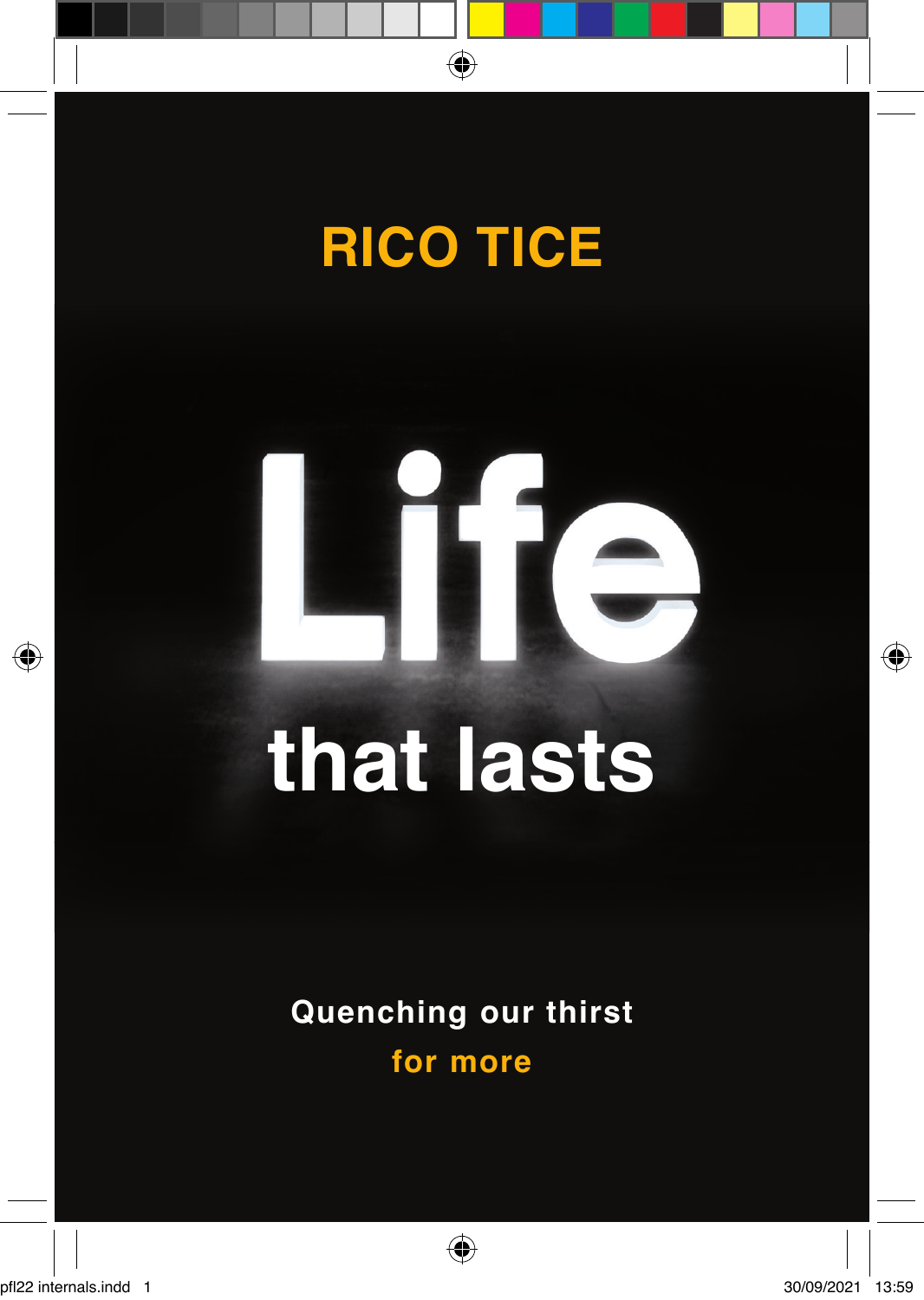Life That Lasts © Rico Tice/A Passion For Life, 2022.

Published by: The Good Book Company



thegoodbook.com | thegoodbook.co.uk thegoodbook.com.au | thegoodbook.co.nz | thegoodbook.co.in

Scripture quotations are from The Holy Bible, New International Version, NIV Copyright © 1973, 1978, 1984, 2011 by Biblica, Inc. Used by permission.

Rico Tice has asserted his right under the Copyright, Designs and Patents Act 1988 to be identified as the author of this work.

ISBN: 9781784987190 | Printed in Turkey

Design by Something More Creative / André Parker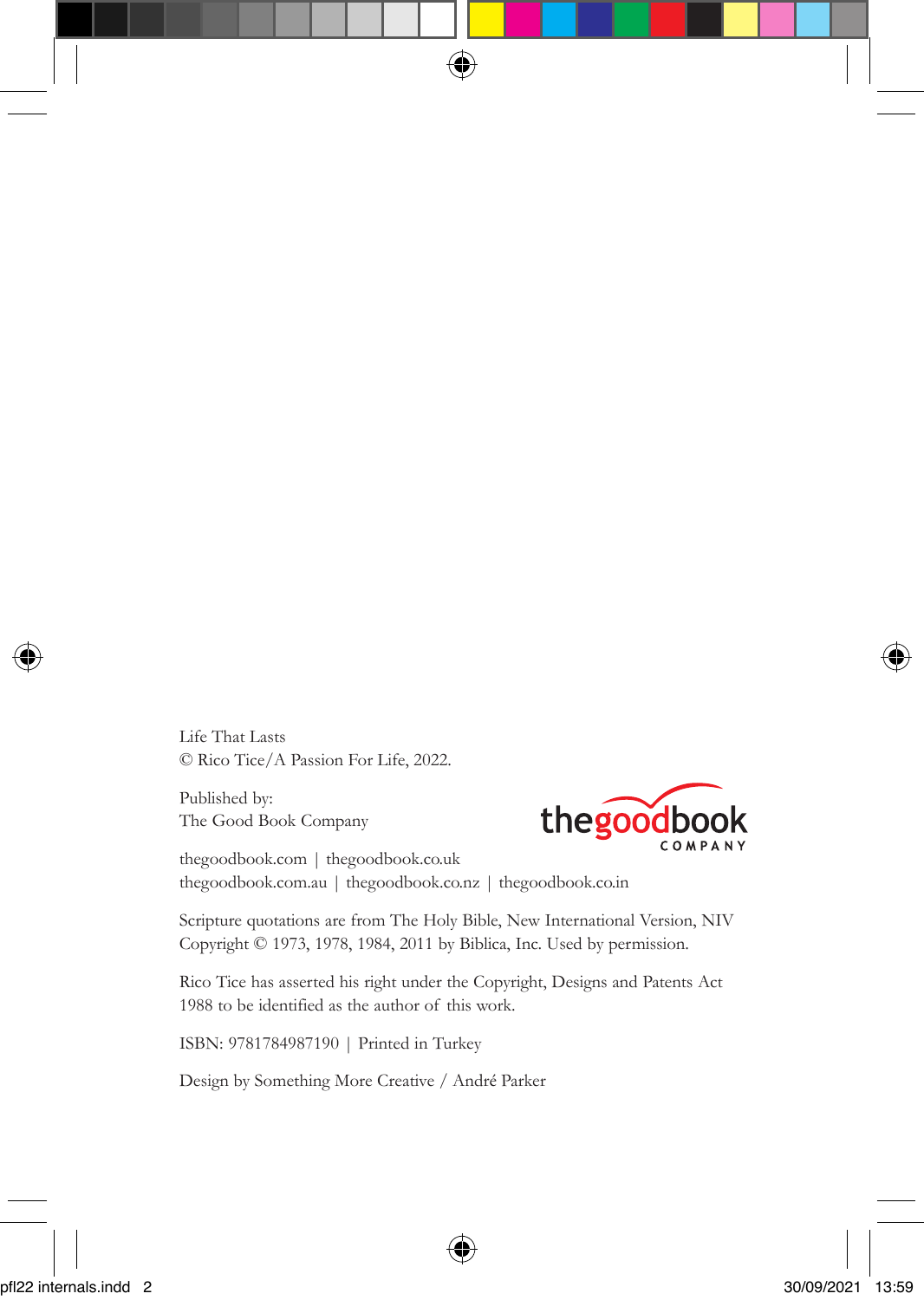#### **Life. We're all looking for it.**

Not the quality of being alive—if you're reading this booklet, you've got that already. What we're looking for is that special something that will elevate mere existence to real life. That quality that makes life worth living. Real, satisfying, meaningful life that lasts.

Have you found it? And, if you have, can you be confident it will last? My sense is that all of us are on a quest for that kind of life. Sometimes we glimpse it, but it stays out of reach. Sometimes we think we've grasped it, but it slips through our fingers. And so here we are…

Feeling a bit unhappy, but we don't know why.

Looking for satisfaction, but we don't know where.

Thirsty for something, but we don't know what.

Strangely, this desire is often awakened by good experiences. Maybe you get the job you want, or you buy a house, or you meet the person you want to spend your life with, or your team is at last successful, or you have your first child. And you think, *This feels amazing; this will quench my thirst.* There's such euphoria—but then the euphoria fades. And so the quest begins again.

In Philadelphia there's a famous stretch along the Schuylkill River called Boathouse Row. It's a beautiful spot. There's one point where a stream comes into the river; the water bubbles up and it looks so refreshing. Apparently, if you follow the stream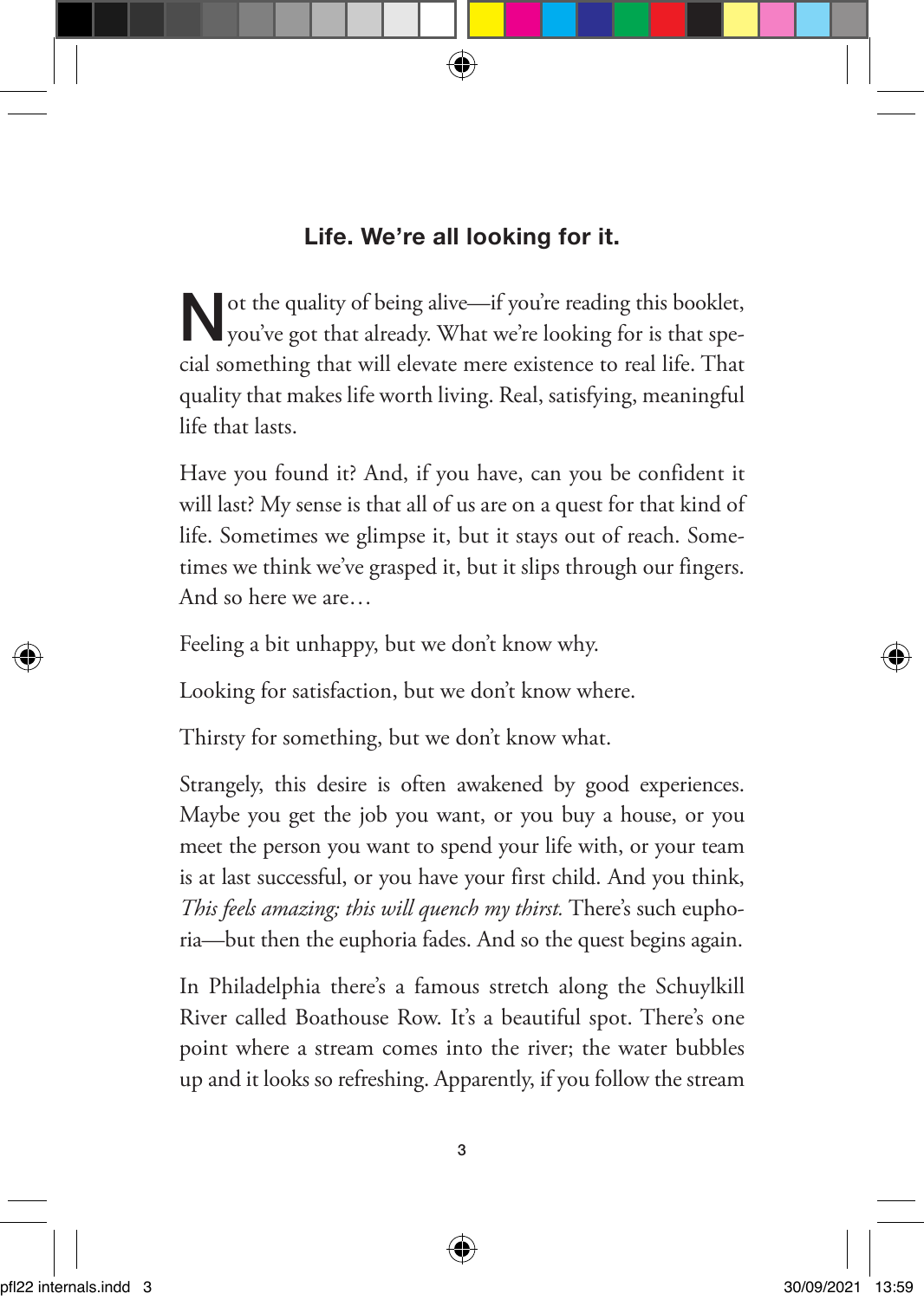uphill to its source, there's an inscription over the spring that was put there by the city's founders many years ago. It's a quote from the Bible—words originally spoken by Jesus: "Everyone who drinks this water will be thirsty again" (John, chapter 4, verse 13).

They're words that equally apply to our search for satisfaction. Whatever we look to to quench our thirst—and however refreshing it is in the moment—we soon find ourselves thirsty again.

#### **Why do we feel like this?**

When we feel this dissatisfaction, there tend to be three directions that people go in. The best-selling author and pastor Timothy Keller puts them as follows. Which one resonates with you the most?

- **1. It must be a problem with the people and things around me.**  *I've made it—so why am I not happy? It must be that I've got the wrong relationship, the wrong lifestyle, the wrong job. I thought these things would bring satisfaction to me and they don't, so it must be time for a change.*
- **2. It must be a problem with me.** *The dissatisfaction is my fault. I haven't been successful enough. I haven't performed to the right standard. I've made bad choices. I should never have come to this city/chosen that job/trusted that person. What was I thinking? If only I'd done things differently. I'm such a fool.*
- **3. It must be a problem with the universe.** *The world's a mess and bad things are always going to happen. Look at COVID.*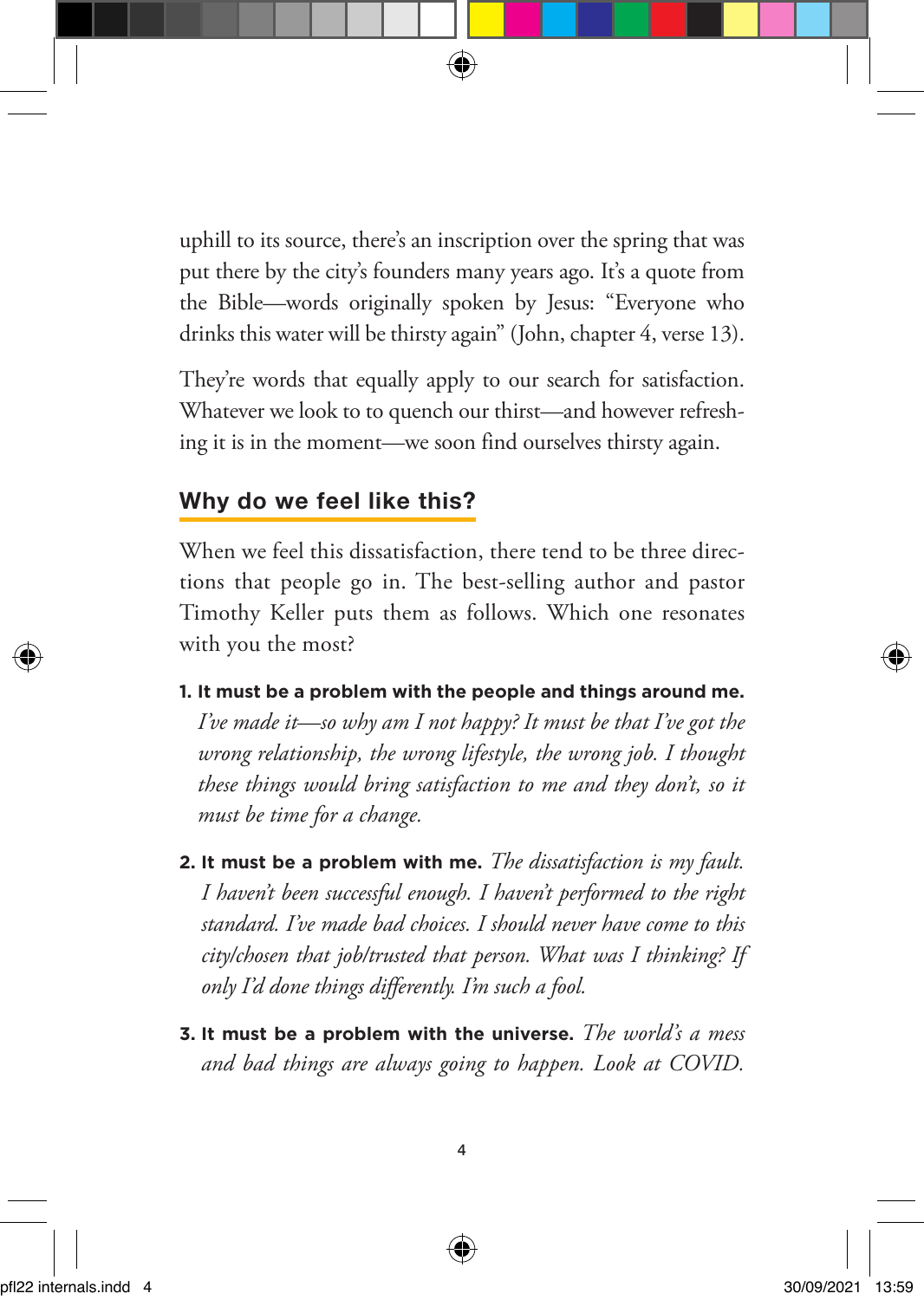*Life is outside of our control. I used to think I could be happy, but now I've wised up and all the great idealistic notions and hopes I had are gone. I won't be happy and I'm done trying.*

But there's a fourth option. It's one that may not be immediately obvious to us, but which actually makes the most sense:

**4. It must be a problem in my soul.** *I've looked for satisfaction in so many places but I'm still thirsty. The answer to that thirst must be out there somewhere. Just as ducklings want to swim and there's such a thing as water… and sheep get hungry and there's such a thing as grass… and babies are thirsty and there's such a thing as milk… So if I find a deep thirst that nothing in this world can satisfy, maybe, just maybe, it can only be satisfied by something outside of this world—by God. But is God there? And if he is, what does he think of me?* 

#### **An outrageous claim**

Imagine being in a cathedral one Easter Sunday. There are thousands of people there, including the queen and the Archbishop of Canterbury.

And then in the middle of this marvellous ceremony, just as the choir have finished singing like larks and the archbishop clears his throat to speak, there's a great disturbance.

A man gets out of his seat, stands in the aisle, and shouts, "Are you thirsty? Come to me!"

An incident like that would doubtless make an impression. So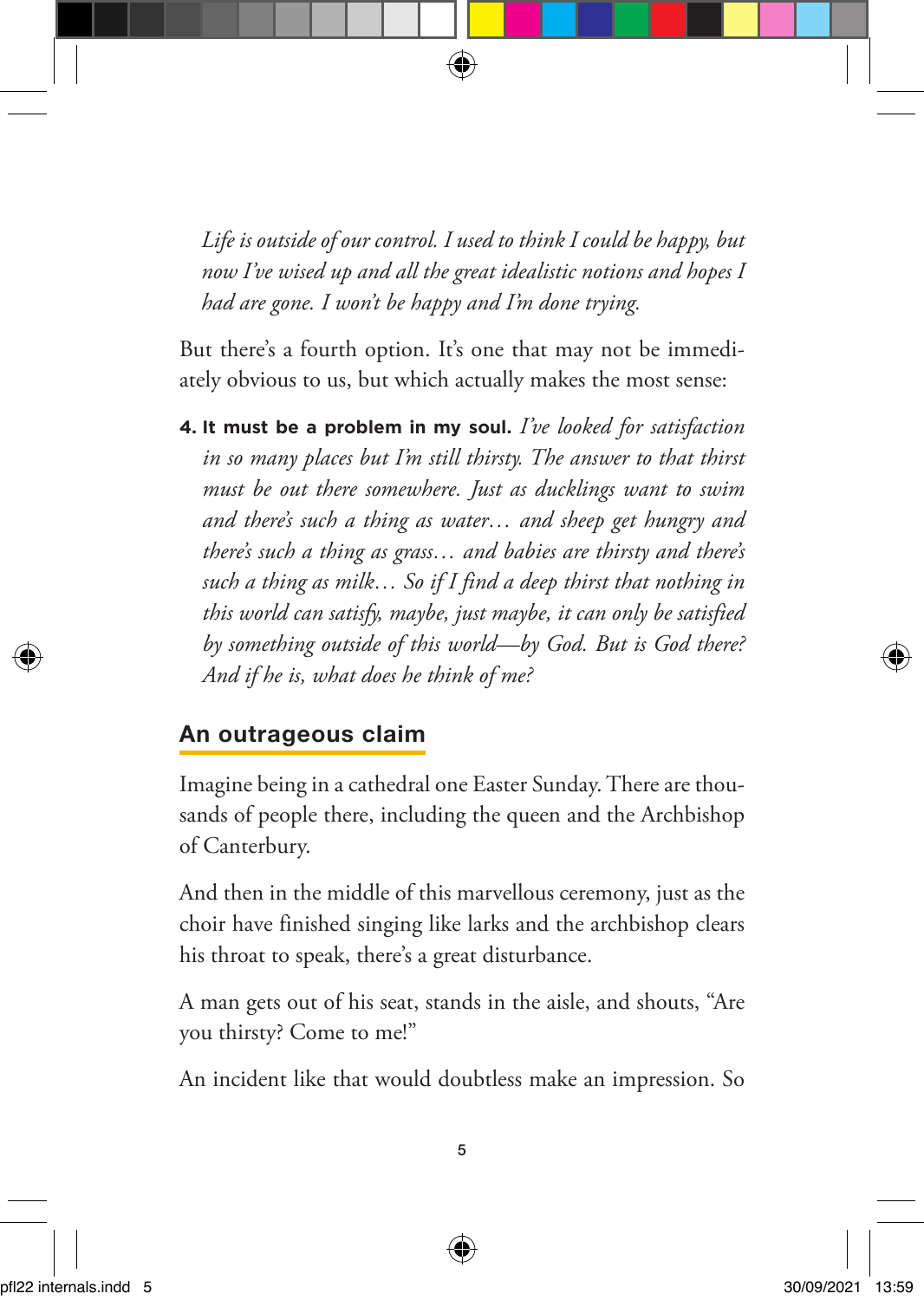it's no surprise that when Jesus did something similar 2,000 years ago, his friends never forgot it. One of them, John, recounted it later in his book about Jesus' life. That book is called John's Gospel, and it forms part of the Bible today.

The incident happened during a major annual Jewish festival, called the Feast of Tabernacles. Most years, the celebrations followed the same traditional pattern. But not this year. This year, something unusual happened…

*"On the last and greatest day of the festival, Jesus stood [in the temple courts] and said in a loud voice, 'Let anyone who is thirsty come to me and drink. Whoever believes in me, as Scripture has said, rivers of living water will flow from within them.'" (John 7 v 37-38)* 

In other words, Jesus stood up in the equivalent of a cathedral on Easter Day and said: *Don't do the religious stuff. Don't rely on tradition. If you're thirsty, come to me. If you want real water—real life and lasting satisfaction—you'll find it in me.* 

When you think about it, it's an outrageous claim.

But if it's true, then we've found the solution to our soul-thirst; we've found the secret to satisfaction. For ever.

So let's think a bit more about what Jesus said.

#### **The condition**

*"Let anyone who is thirsty…" (John 7 v 37)*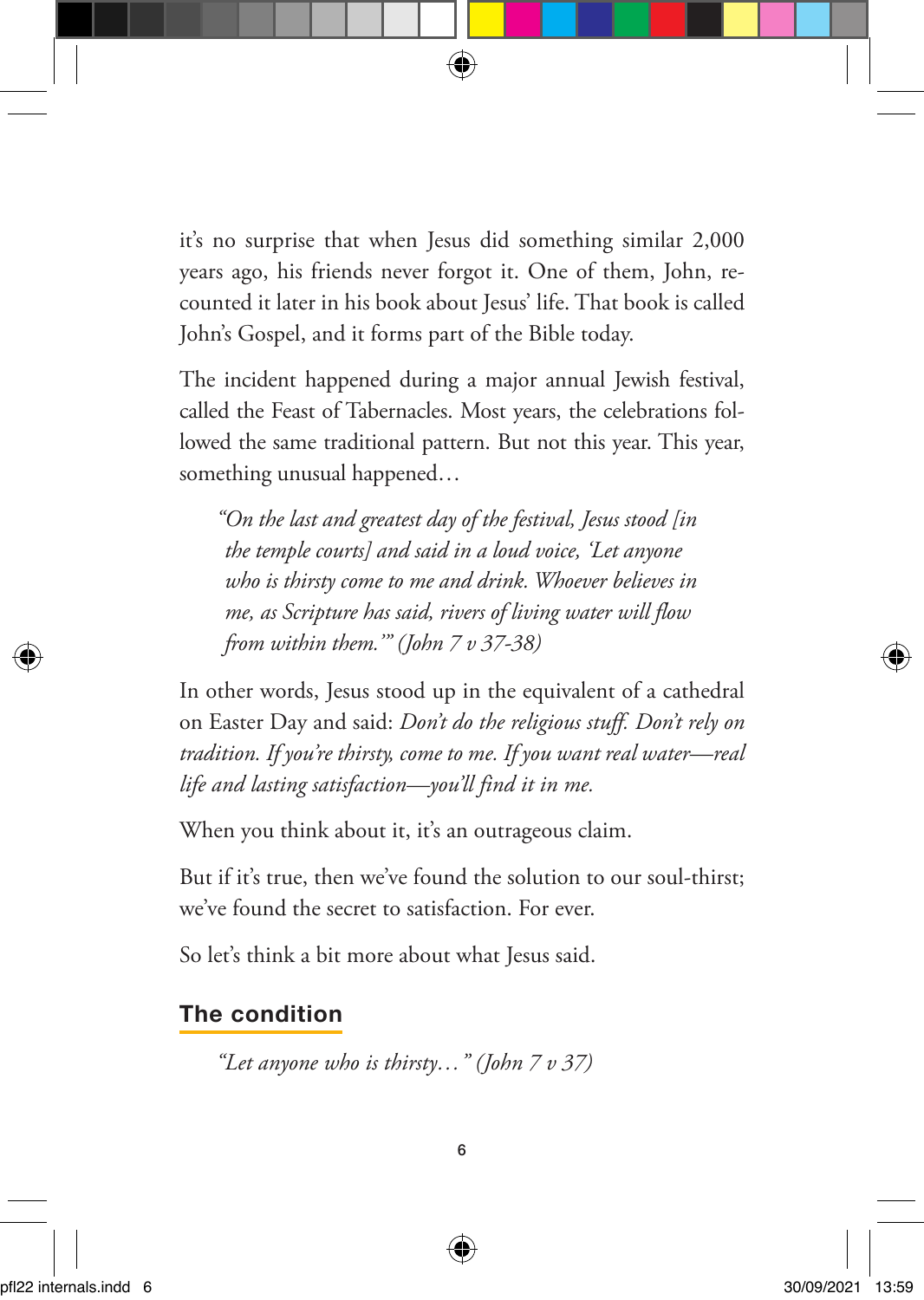Jesus' offer is for anyone who's thirsty, on one condition: that they're honest enough to admit it.

There'll be lots of people who will never acknowledge this thirst, because they don't want to go anywhere near God. They're determined to live their own way, enjoying God's gifts but ignoring him. They're satisfied with that. And if they do ever feel the dissatisfaction of life lived without the life-giver, they shrug their shoulders and conclude that nothing can be done.

Some of us, though, are prevented from admitting our thirst because of fear. One of the classic books of the 20th century, *1984* by George Orwell, predicted a future in which people would be controlled by fear and oppression. That's why they wouldn't go looking for more from life.

Similarly, lots of people today may acknowledge their thirst, but they're afraid of what their family, friends, or the culture around them would think if they got interested in Jesus. They say, *It may be true, but I'm not going near it. I'm not risking it. What will people think?* 

Perhaps it's a "1984 reason" that's stopped you from admitting you're thirsty.

Another 20th-century novel, *Brave New World* by Aldous Huxley, imagined the future slightly differently. It painted a picture of a world in which the ruling authorities control people not with fear, but with pleasure—by plunging people into a consumer culture in which they are never satisfied but are utterly trapped.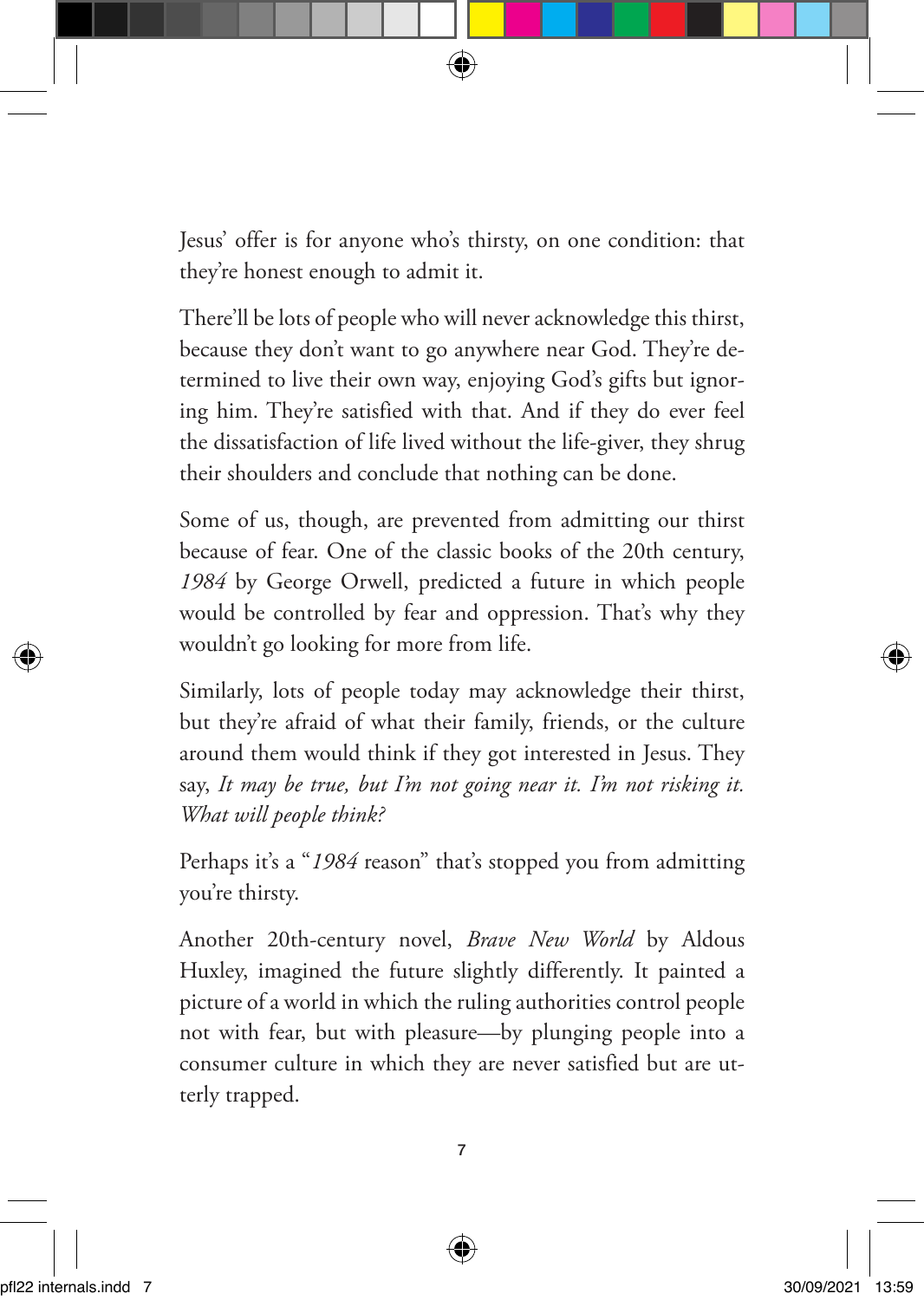Doesn't that ring true today? As a society we have more opportunities and resources than any generation before us; but we seem less content, more anxious, less secure. Yes, we're spiritually thirsty—but we're too deep into a YouTube-induced coma to recognise that and do something about the thirst. The algorithms are designed to keep our attention clip after clip, and yet the scrolling doesn't satisfy. It's a diversion. We're told so often that pleasure and possessions will satisfy us that we forget to look around and ask, *But do they?* 

Perhaps it's a "*Brave New World* reason" that's stopped you from admitting that you're thirsty.

But if you're ready to wake up and accept that you're thirsty if your soul is seeking something more—then Jesus has good news.

#### **The invitation**

*"Come to me and drink…" (John 7 v 37)* 

There are plenty of people who claim to be able to help the dissatisfied find their way out. There's the guru, the self-help author, the counsellor, the drug-dealer. But Jesus is different, because he's not offering us a pill, a technique or a programme. Instead, he offers himself.

He says, "Come to me and drink".

He's claiming that he is, himself, the answer to the spiritual drought in a person's soul. So he doesn't talk about an approach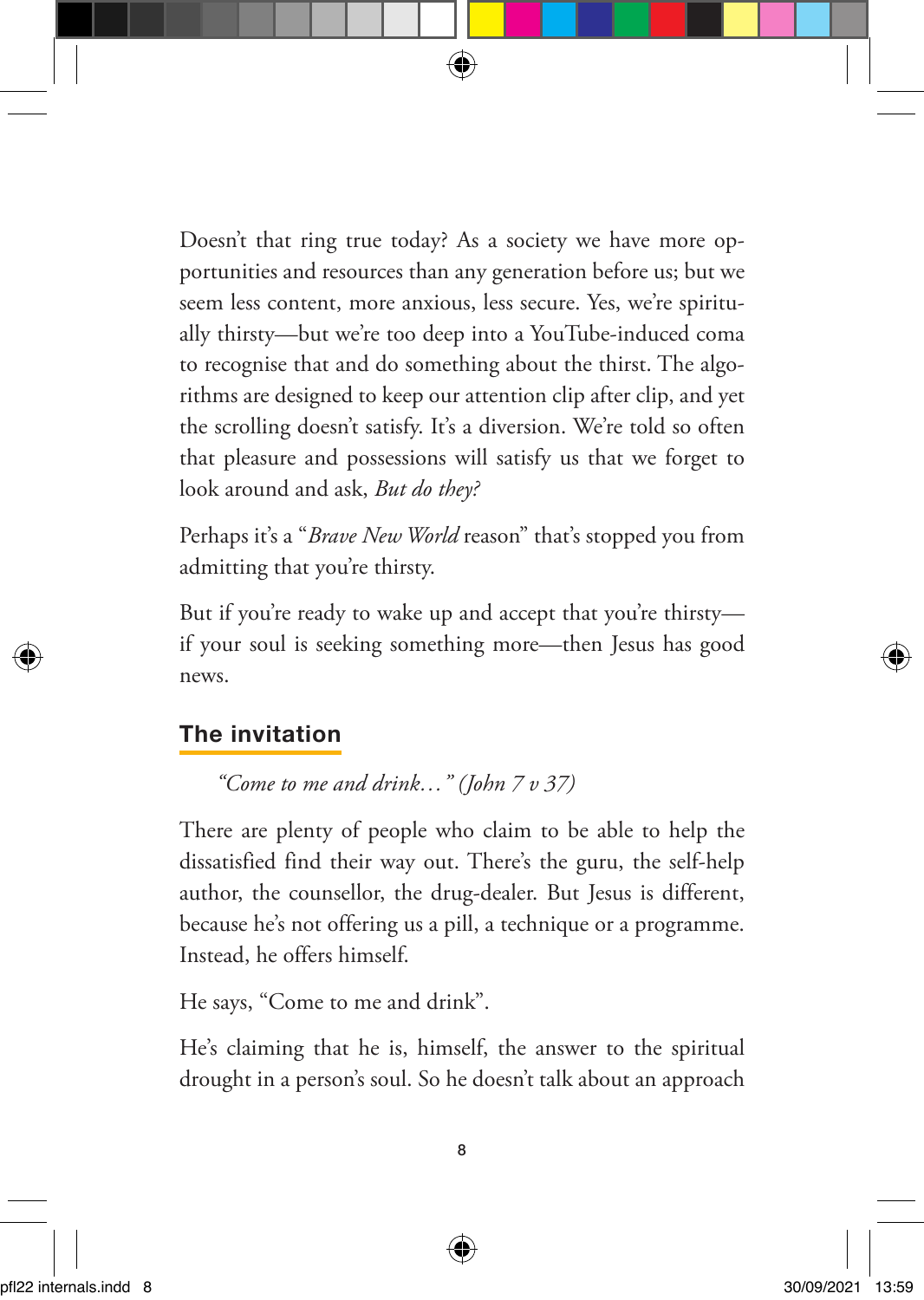to life or an experience. He points to himself and says, "Come to me and drink".

Along with air, water is the most basic necessity of life. A human can survive without food for weeks (and without WiFi for years, apparently). But without water, you've only got days.

And Jesus says, *I'm someone your soul needs every bit as much as your body needs water. Your soul needs me.* 

How can that be? It's because of who Jesus is: God the Son, come into the world in human form. Every other religion has a founder who says, *I'm here to show you how to find God.* Jesus says, *I'm God coming to find you.* 

So if we're thirsty, what we need is a personal encounter with Jesus—to get to know him. Freedom from dissatisfaction isn't something you achieve by taking Jesus' advice. It's something you receive by taking Jesus' hand.

How do we do that, in 2022? It's not as if Jesus really is standing around in the nearest cathedral! But he has made himself known through the words that he inspired his followers to write about him—the Bible (or "Scripture" as it's sometimes called). As a pastor, I've had the joy of seeing many people meet Jesus in this way. At first, as they read, Jesus is just a famous figure from history, like a waxwork in Madame Tussauds. And then something extraordinary happens—he comes alive! As you read the Bible it's as though Jesus starts walking off the pages. He starts meeting you.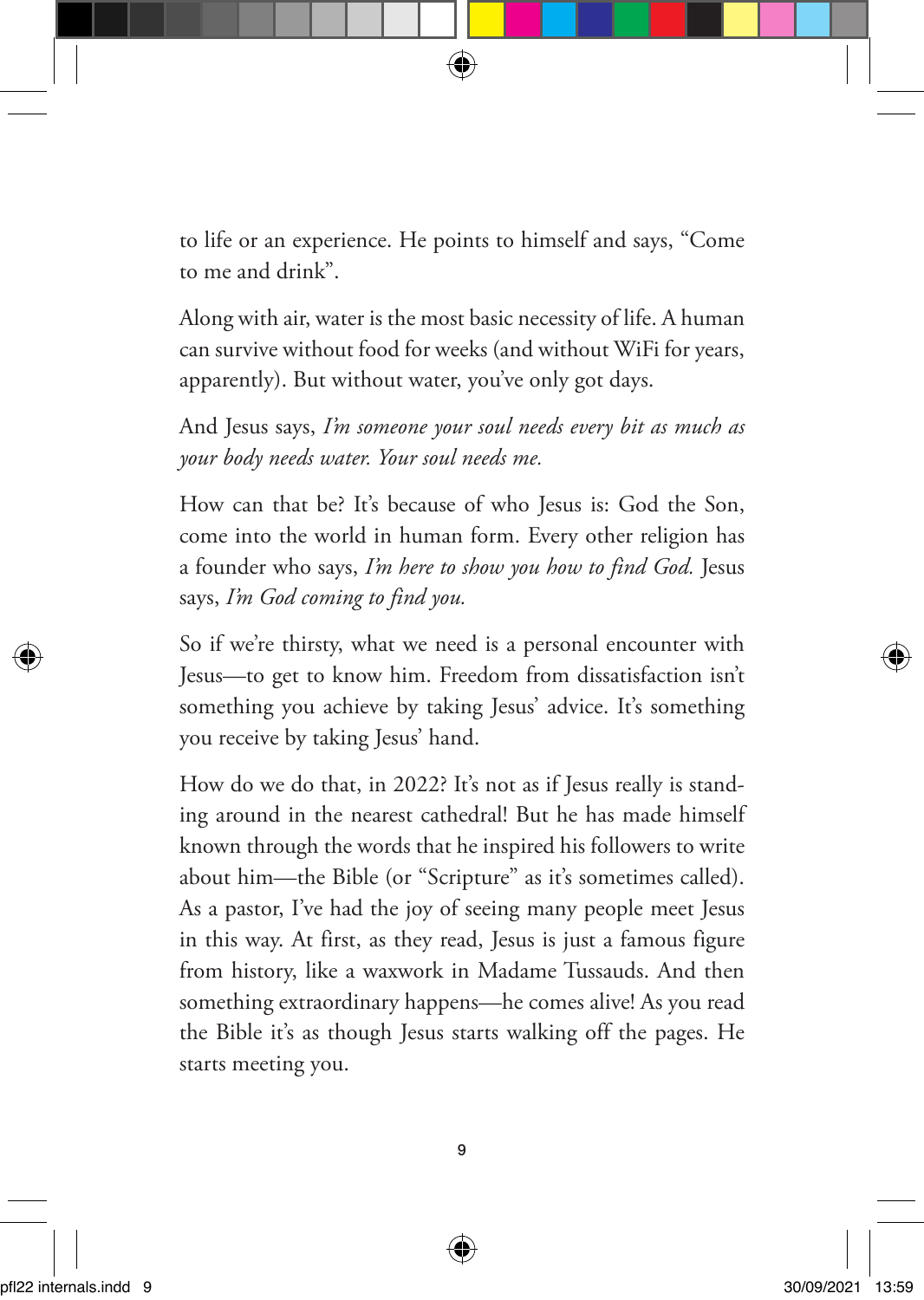It's uncomfortable at times, because he can see right through us. He sees all the thoughts, words and deeds of which we are rightly ashamed. But at the same time, it's wonderful, because we discover that Jesus will accept us, even though he knows the truth. Whoever you are and whatever you've done, Jesus welcomes you to come to him.

So what does life with Jesus look like?

#### **The promise**

*"'Whoever believes in me, as Scripture has said, rivers of living water will flow from within them.' By this he meant the Spirit." (John 7 v 38-39)* 

A spring bursting out of a mountain: clean, sparkling, refreshing, pure water. That's the picture here. Living in our rainsoaked land, we might miss the impact of these words. But Jesus was speaking in the sun-scorched Middle East. To have a relationship with him is like discovering a purifying, satisfying, invigorating, exhilarating, constant, life-giving stream of water in a desert. It's to have him present with you—by his Spirit living in you, so that you're never alone and never without help or hope.

Notice that Jesus is not promising anything about a person's external situation. The source of these streams of living water is not external, but internal—which is reassuring, since if the pandemic taught us anything, it's that the externals can let us down, and without much warning.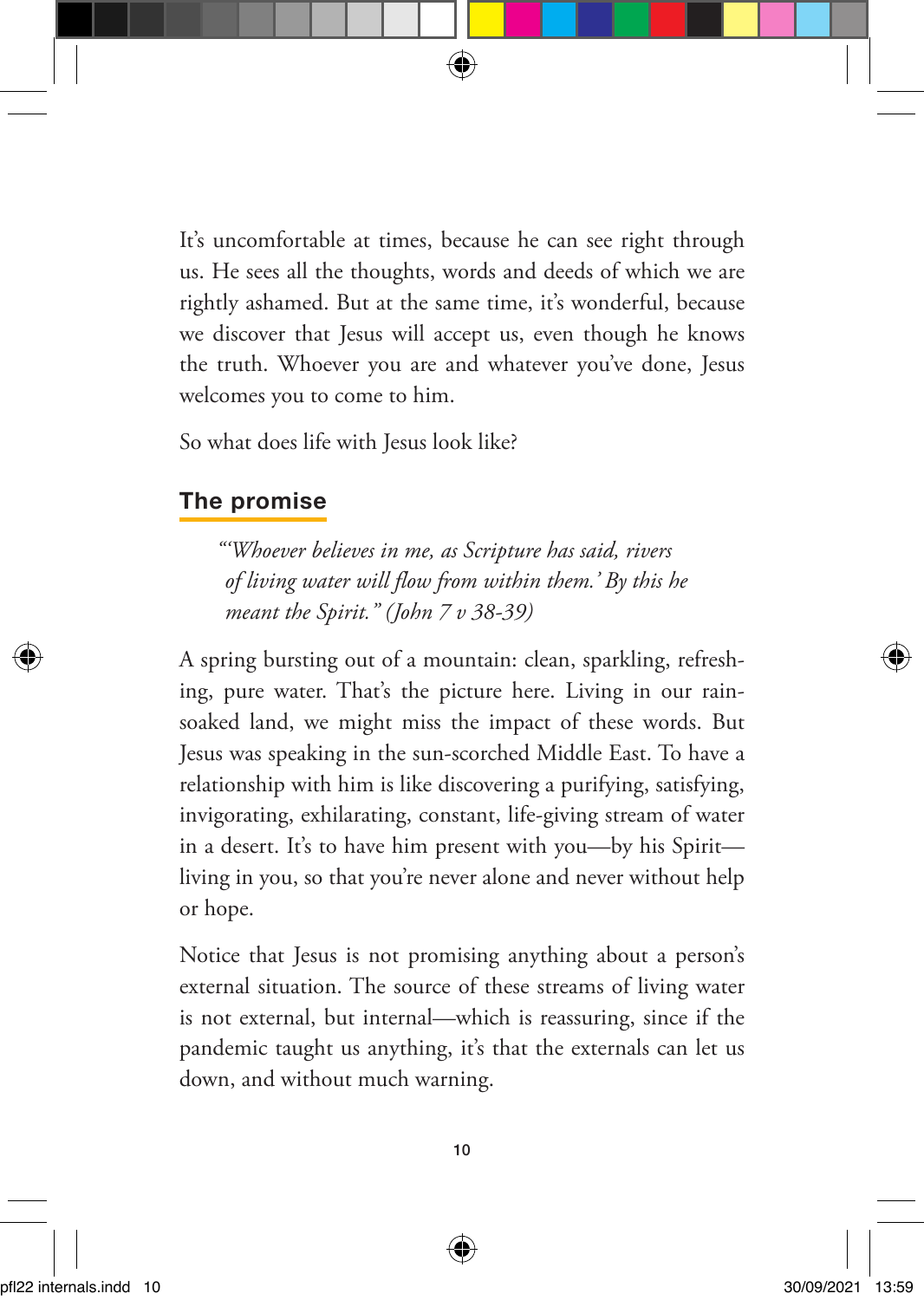What Jesus *is* promising is that whatever is going on on the outside, his followers will have a fountain of sparkling vitality bubbling up deep inside them from the core of their emotional life, as his Spirit gets to work. He delivers us from dissatisfaction not by changing our circumstances but by transforming our inner resources. When you come to him, he promises to give you spiritual life—a purpose, a love, a peace, a hope, a beauty—that permanently wells up from within you.

And just as you can't cover over or clog up a spring, because it's going to bubble through, Jesus says, *I'll give you such spiritual life so that no matter what blows up in your circumstances—however brutal—my joy will bubble through.* 

But there's something strange about these words of Jesus too. You might expect the sentence to go like this: "Whoever believes in me, as Scripture has said, rivers of living water will flow *into* them". But it doesn't. Instead it says that rivers of living water will flow *from* them.

If we come to Jesus, he fills us with life not for our benefit alone, but to make us an agent of life-giving change to others.

Jesus came not simply to give you joy. He came to make you a joy to others as you pour yourself out for them. It's a much more satisfying way to live than our constant chase for more stuff and new experiences.

No one has taught me more about this recently than my friend Helen. Helen was a member of the church that I am a pastor of. She'd been ill so long that her lungs were like paper. So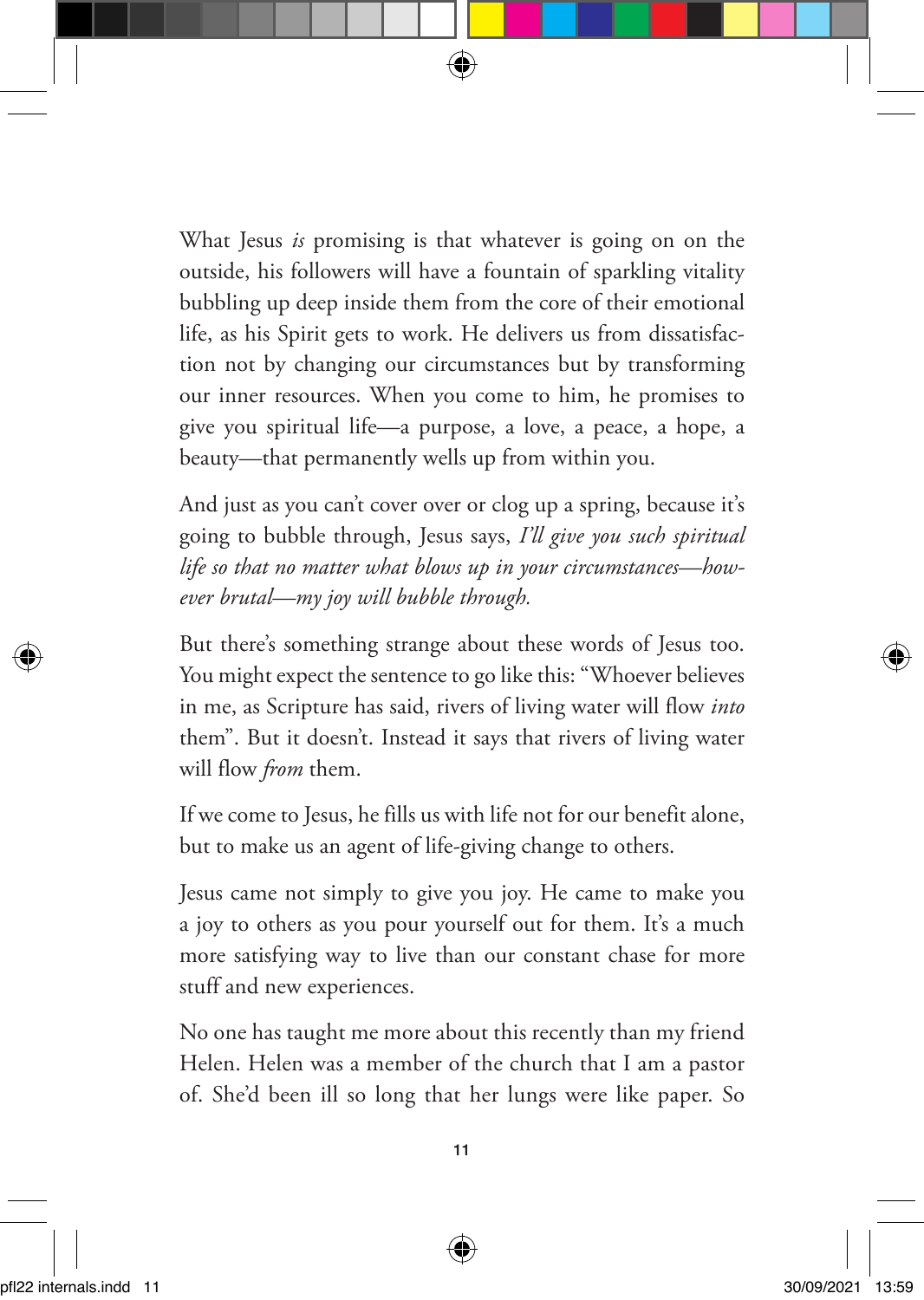when COVID hit, she spent over a year locked up in her flat in the city centre, not seeing anyone. But whenever I phoned her, she was so full of joy. *She* would ask *me*, "What can I pray for you?" She'd ask after others. She'd write cards and notes for people at church and give them to me to hand out. She was always seeking to be a joy and a help to others.

Eventually, somehow COVID got to her. When she was taken to hospital, she told the staff that she was not at all worried about dying, because she'd get to be with Jesus. She even recommended they give her bed to someone else!

Helen was not afraid to die because she knew this: that the fountain of living water that Jesus gives cannot be quenched by death. In Jesus, she had hope for life beyond death. And not long after, she got her wish and went to be with Jesus.

But is life that lasts beyond death for real? And how is it possible?

#### **The explanation**

After reporting what Jesus said in the temple, John adds a note of explanation:

*"By this [Jesus] meant the Spirit, whom those who believed in him were later to receive. Up to that time the Spirit had not been given, since Jesus had not yet been glorified." (John 7 v 39)*

As John's Gospel continues, we discover that Jesus' moment of being "glorified"—his moment of true greatness—was his death.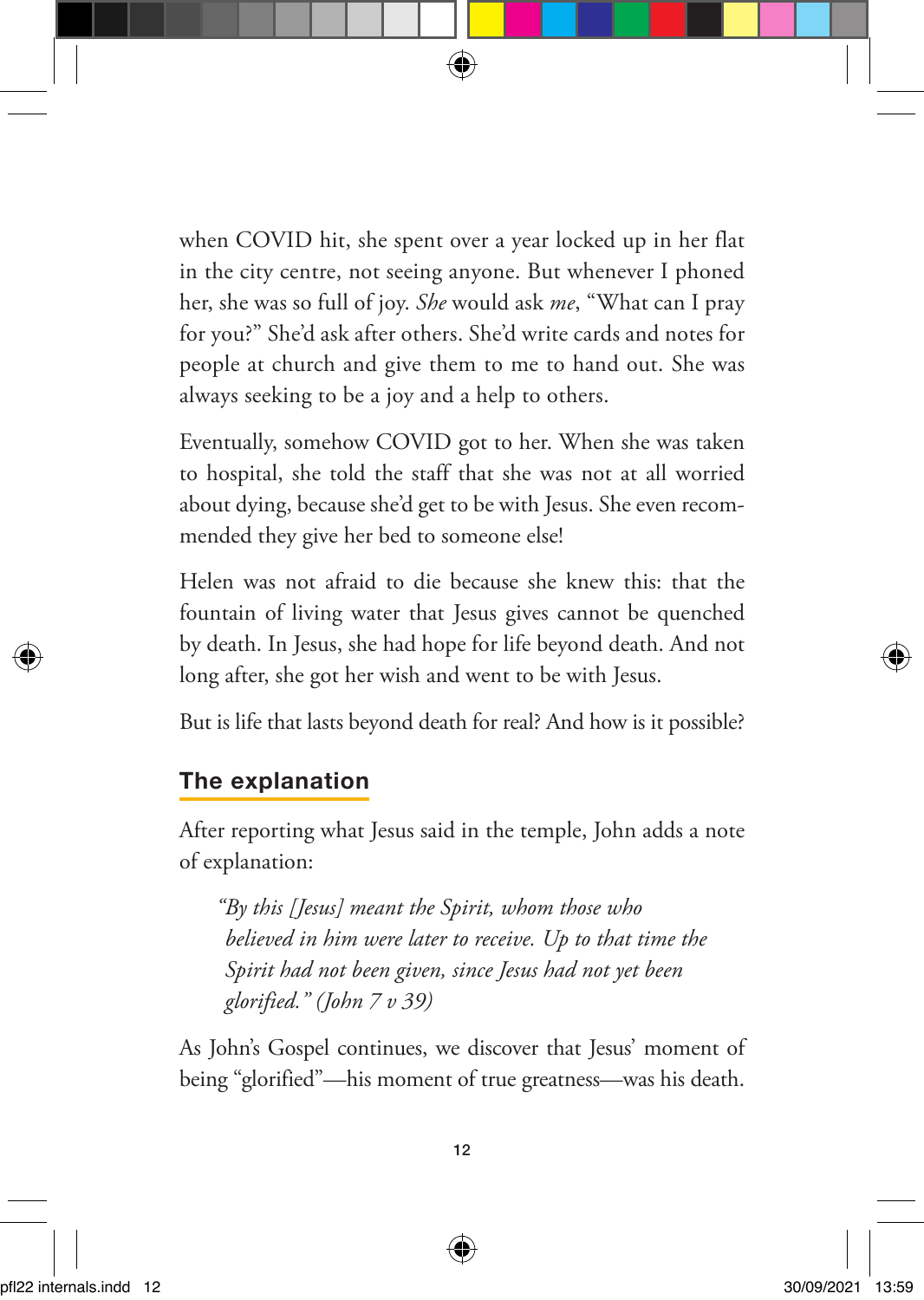Twelve chapters later, John records how Jesus was betrayed by his friend, arrested by his enemies, tried by a sham court, and executed by crucifixion. It was an absolutely brutal method of capital punishment that the Roman authorities saved for the worst offenders in society.

Yet John describes it as Jesus' moment of greatest glory.

Why? Because Jesus' death unlocks the floodgates for the Spirit to be poured out. His death opens up the possibility of relationship with God.

Think about it: it is no small thing that we live in God's world, enjoying his gifts, while ignoring him. It is no small thing that we have done, said and thought things of which we are ashamed. It is no small thing that in our pursuit of satisfaction we have selfishly pushed others aside. It is no small thing that we have rejected for so long the God who stands there offering us a drink. This approach to life, and to God, is what the Bible calls sin. And God is not going to send his Spirit to live in our lives, or take us to live with him in his perfect kingdom after we die, unless that sin has been cleansed—removed and forgiven.

John records how, as Jesus was on the cross, he cried out, "I am thirsty" (John 19 v 28).

It's not just a statement of his excruciating pain but an indication of his spiritual agony. In his death, Jesus was cut off from his Father, paying for our sin with his death, so that we can be forgiven. He was experiencing hell so that we don't have to. He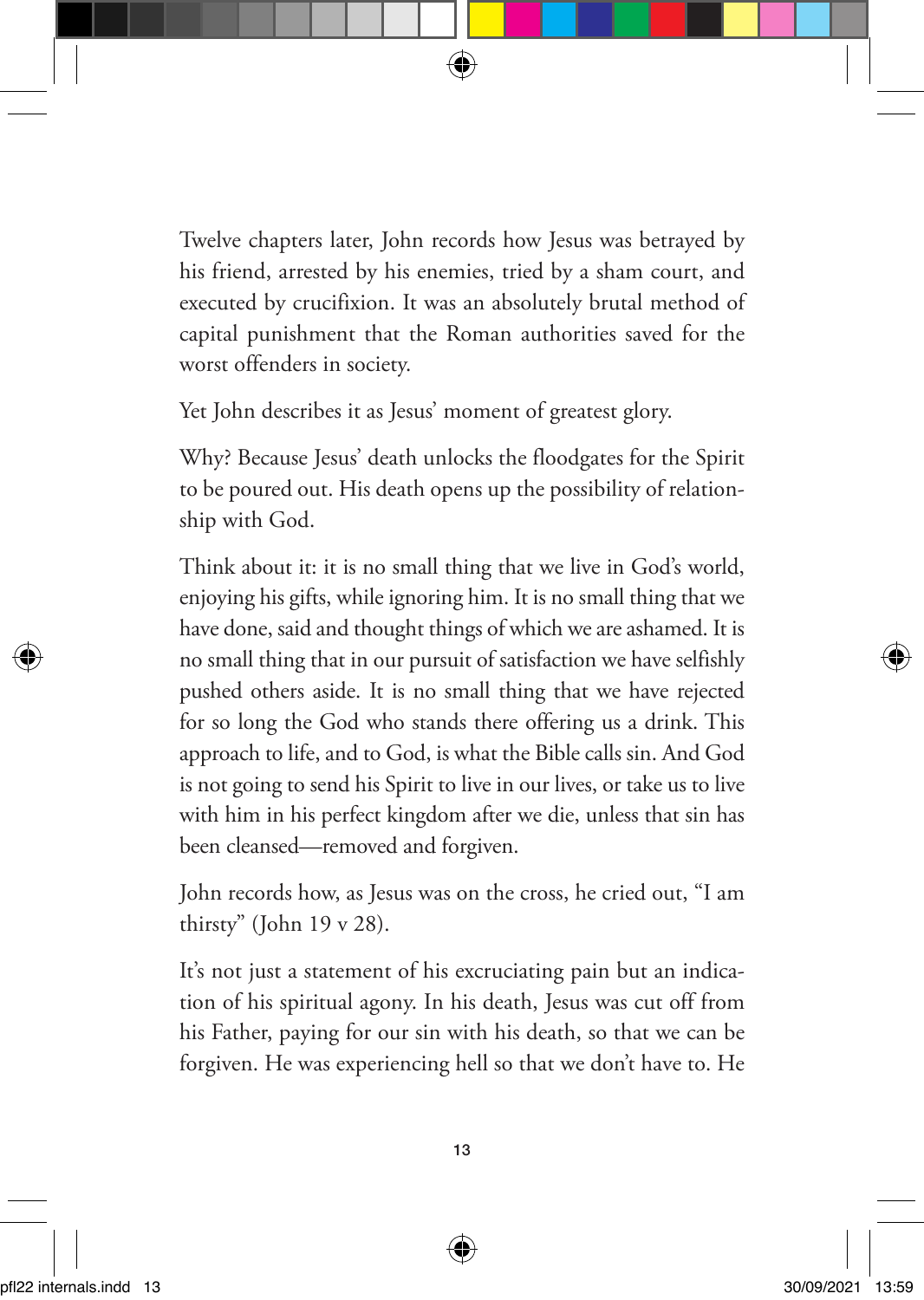was dying of thirst so that we can have a spring of living water welling up within us in this life.

That's what Helen believed. And it wasn't just wishful thinking. Because three days after Jesus died, he rose again—proving that he can keep his promises, proving he's more powerful than death, proving that we can look forward to even greater, overflowing, abundant life and joy on the other side of the grave. And if that sounds unbelievable to you, please check out the evidence. (There are ideas for how to do that on p 15.)

Why can I have my thirst quenched? It's because Jesus died for me. That's why I can be filled.

This makes a real difference. As I look back over the pandemic, I've been able to get through it with joy amidst the tensions because, in God's kindness, Jesus died on the cross to deal with my sin and he sent his Spirit to fill me. And that means I don't need to put pressure on other things to fill me. If I were to put that pressure on my wife, Lucy, it would crush her. She was never made to fulfil me. Neither were my kids, or my colleagues. It's foolish to look to quench our soul's thirst for satisfaction with anything or anyone other than the one our souls were made for.

Instead, Jesus says: "Let anyone who is thirsty come to me and drink. Whoever believes in me, as Scripture has said, rivers of living water will flow from within them."

That's life. Real, satisfying, meaningful life. And all you need to do to have it is to come to him and ask him for it.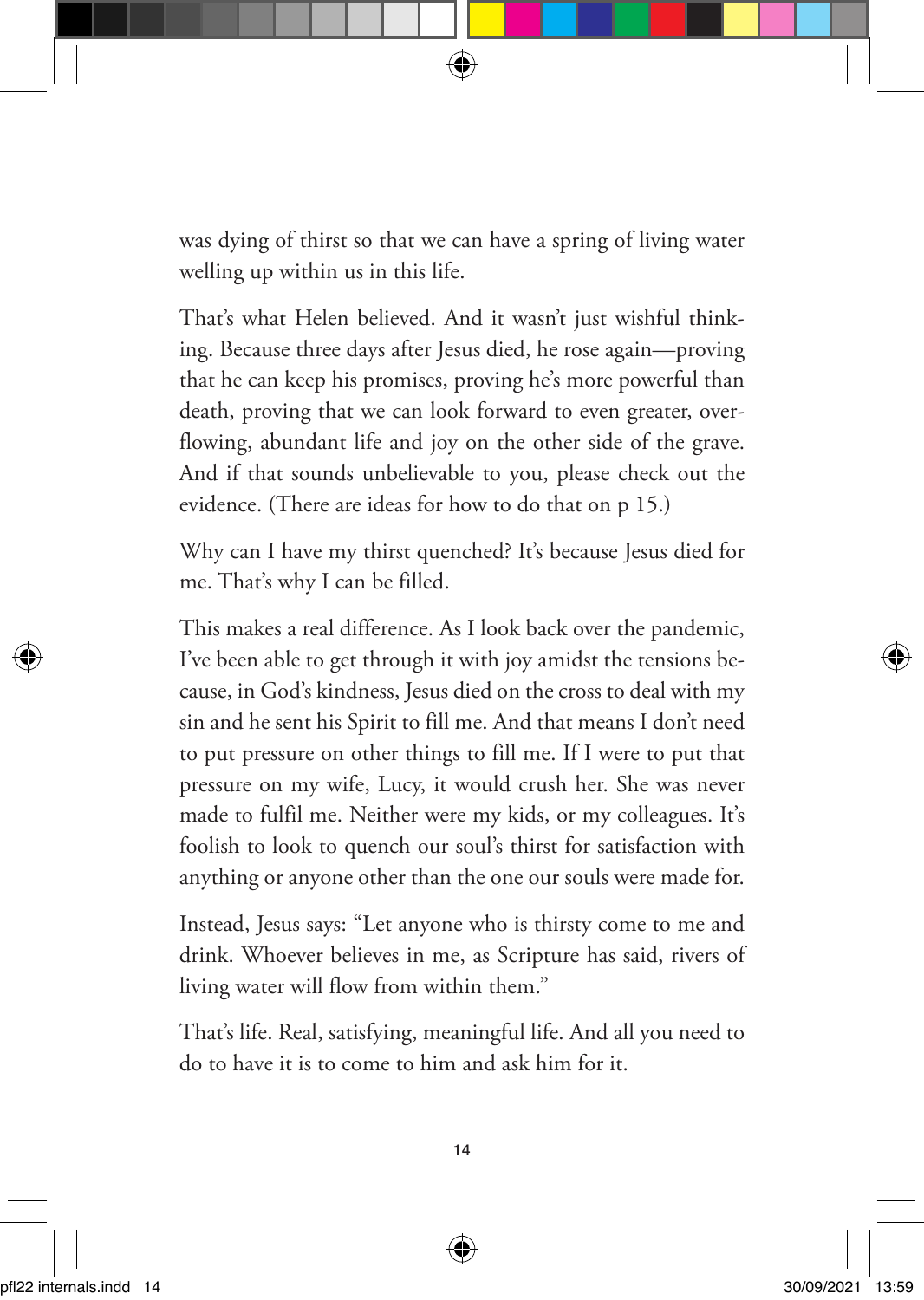#### **What next?**

Thanks for reading! It's worth asking yourself: *What will I do next?* To keep considering this offer from Jesus, the best things to do are:

- **1. Read a Gospel**—a historical account of the life of Jesus, found in the Bible. There are four: Matthew, Mark, Luke and John. You can read on your own, or why not ask a Christian you trust to read it with you?
- **2. Connect with a church.** Hundreds of churches across the UK and Ireland are offering opportunities to explore Jesus' offer in a way that is helpful to you. Visit **findlifethatlasts.com** to find out what's happening near you or online.
- **3. Pray.** Speak to God (even if you're not sure he's there) and ask him to help you see the reality of who he is and who you are. You might like to use these words:

*Father God, please help me to understand and to experience what it is to come to Jesus by his Spirit. Thank you for the cross—for the way in which that terrible death enables this relationship to take place. Please help me to grasp it with my heart, mind and soul. Amen.*